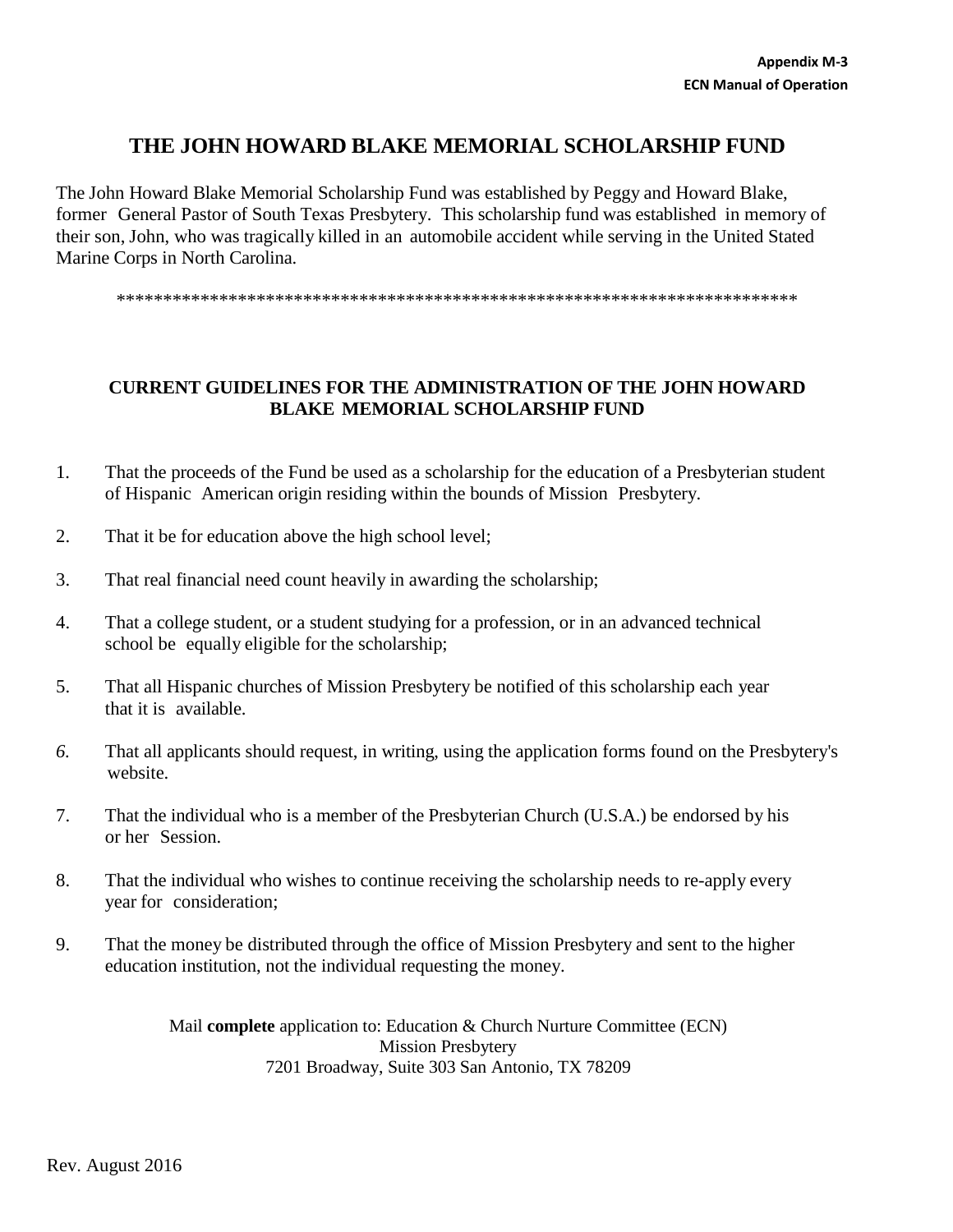**Application form to be submitted by applicant to: Education & Christian Nurture Committee (ECN), Mission Presbytery, 7201 Broadway, # 303, San Antonio, Texas, 78209 / 210-826-3296 or 1-800-683-9999.**

| Name of Applicant                          |                             |                                         |     |  |
|--------------------------------------------|-----------------------------|-----------------------------------------|-----|--|
| <b>Address Number and Street</b>           | City                        | <b>State</b>                            | Zip |  |
| Date of Birth - Mo/Day/Year                |                             |                                         |     |  |
| Phone with Area Code                       | E-mail address              |                                         |     |  |
| <b>Church Name</b>                         |                             | City                                    |     |  |
| Name of Clerk of Session                   | Phone number with Area Code |                                         |     |  |
| Education:                                 |                             |                                         |     |  |
| Current High School/College/University     |                             | <b>Current Grade Level</b>              |     |  |
| Degrees                                    |                             | Occupational or Professional Goal<br>\$ |     |  |
| Educational institution you plan to attend |                             | Amount being requested                  |     |  |
| *Address – Financial Aid Office            | City                        | State/Zip                               |     |  |

\*Mission Presbytery will send the scholarship check to the Financial Aid Office listed. It is your responsibility to contact the Mission Presbytery office if your plans change.

Rev. August 2016